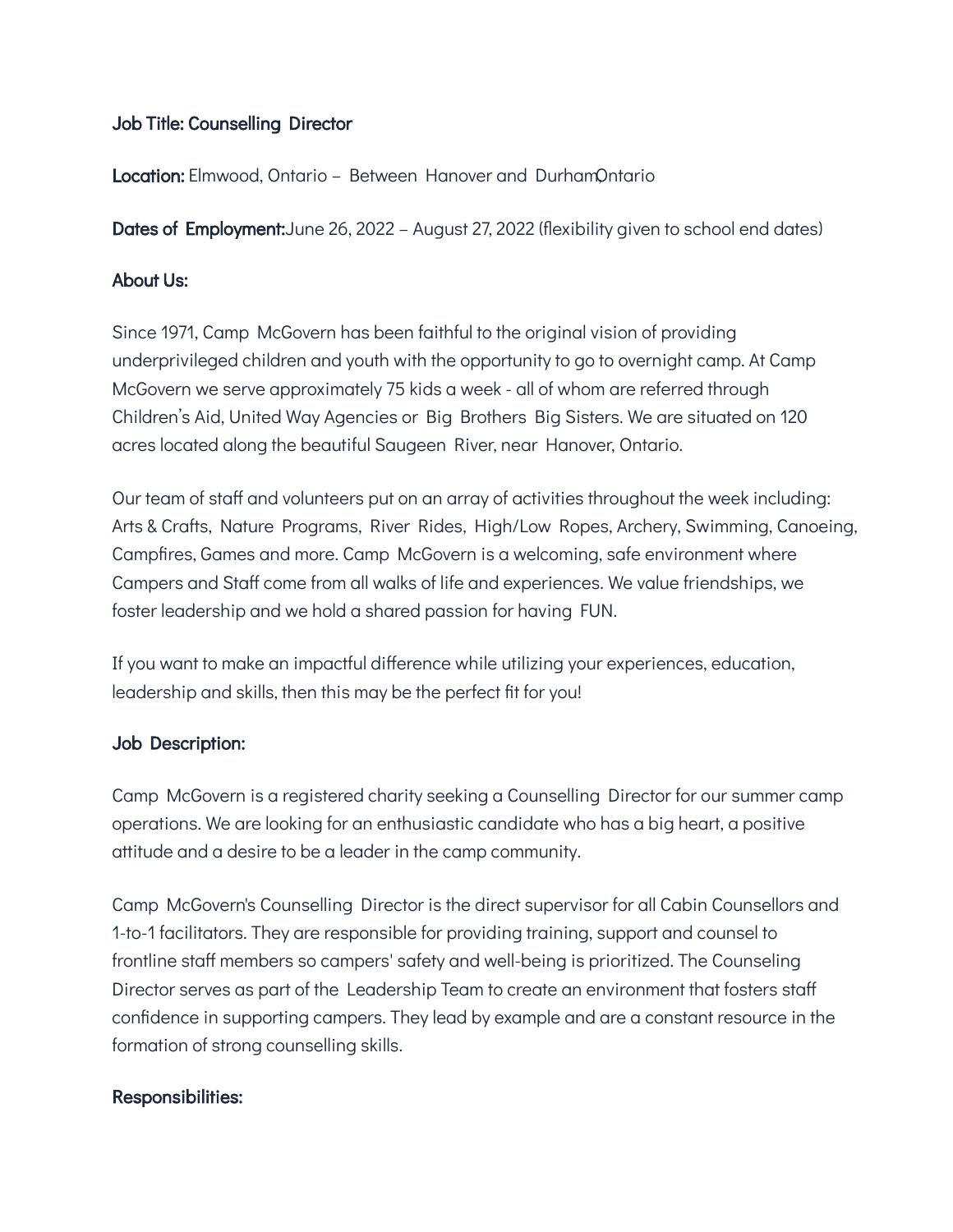- Work collaboratively in overseeing all aspects of our summer camping sessions, including pre-camp planning, registration, staff training, program implementation and camper evaluations.
- Ensure that training, support and guidance is provided to all counsellors so that the campers' safety and well-being comes first in every aspect of their work
- Provide leadership and support for the staff to ensure program goals are met.
- Ensure the health and safety of campers, staff and guests.
- Assist in effectively completing the training of summer staff so that camp policies, guidelines and all applicable legislation are complied with.
- Work with the Administrative Assistant in coordinating cabin compositions.
- Assist counsellors by providing guidance when a camper disclosure arises.
- Observe camper/counsellor interactions and provide feedback to counsellors as needed.
- Facilitate conversations between cabin counsellors, program staff and health care staff in order to fully understand each camper's needs, and how best to serve their needs during camp sessions.
- Assist in maintaining accurate program records including incident/accident reports, camp documentation and weekly attendance.
- Plan, organize, lead and participate in camp program activities which include, hiking, canoeing, swimming, games, archery, nature, and more.
- Maintain open lines of communication, and support staff and campers by fostering an atmosphere where they feel free to ask questions, bring forward concerns and seek guidance.
- Be available 24/7 to assist counselors with emergency situations involving campers.
- Oversee the camp's 'Clothespins for Cool Kids' program.
- Work with the Director in recommending and dealing with staff and camper concerns that may require dismissal.
- Design and implement training during the staff training week on camper behaviour, cleaning, hygiene, etc.
- Coordinate daily check-ins with counselling staff.
- Provide feedback to the Director to assist in staff evaluations.
- Ensure that issues regarding violence, harassment or abuse, respect, or any other serious concern, are documented and reported to the Director.
- Understand, follow and enforce all policies, procedures and protocols outlined in the Operations Manual.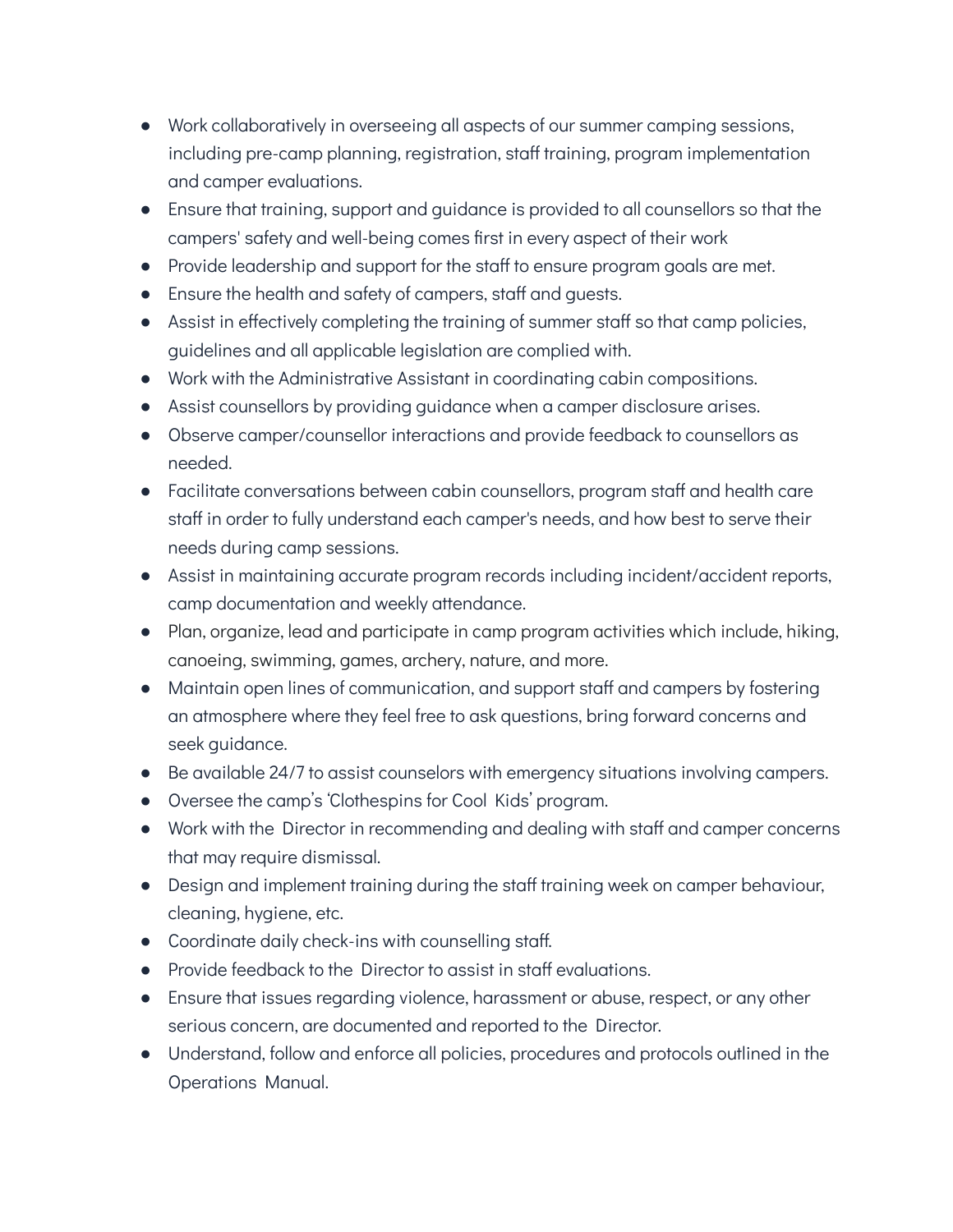- Participate in camp special events, cabin supervision, and other camp duties as required.
- Create a staffing schedule that ensures enough time off for staff while maintaining appropriate supervision and program coverage.
- Show an understanding and support for youth from all cultural and socioeconomic backgrounds, including those who have experienced unstable households, victims of abuse, or who suffer from mental health concerns.
- Achieve a healthy balance between following instructions, taking initiative, meeting personal goals and motivating others while remaining true to the mission of Camp McGovern.

Our ideal Counseling Director:

- Fosters self-esteem, social skills, and respect for others.
- Uncovers potential for personal growth in campers.
- Nurtures mentoring, teamwork, and leadership development.
- Is a positive and conscientious professional who, in collaboration with the rest of the camp staff, ensures a safe and fun experience for our campers.
- Possesses excellent communication skills (both oral and written) and ability to manage conflict in a calm, professional manner.
- Has strong interpersonal skills, including patience and communication .
- Is empathetic to the diverse group of campers and staff.
- Is safety driven in everything they do.
- Provides comfort and support when someone needs it.
- Communicates well and seeks help when needed.
- Is organized and keeps accurate records.
- Leads by example.
- Understands the importance of camper confidentiality, but knows when a disclosure is required (training provided).
- Is resourceful and creative when it comes to camp activities.
- Demonstrates adaptability, flexibility and creativity in dealing with numerous requests for assistance that may range from program delivery to administrative tasks.
- Has experience working with people of diverse backgrounds. We do not discriminate on the basis of race, color, origin, age, sex, sexual orientation or disability.